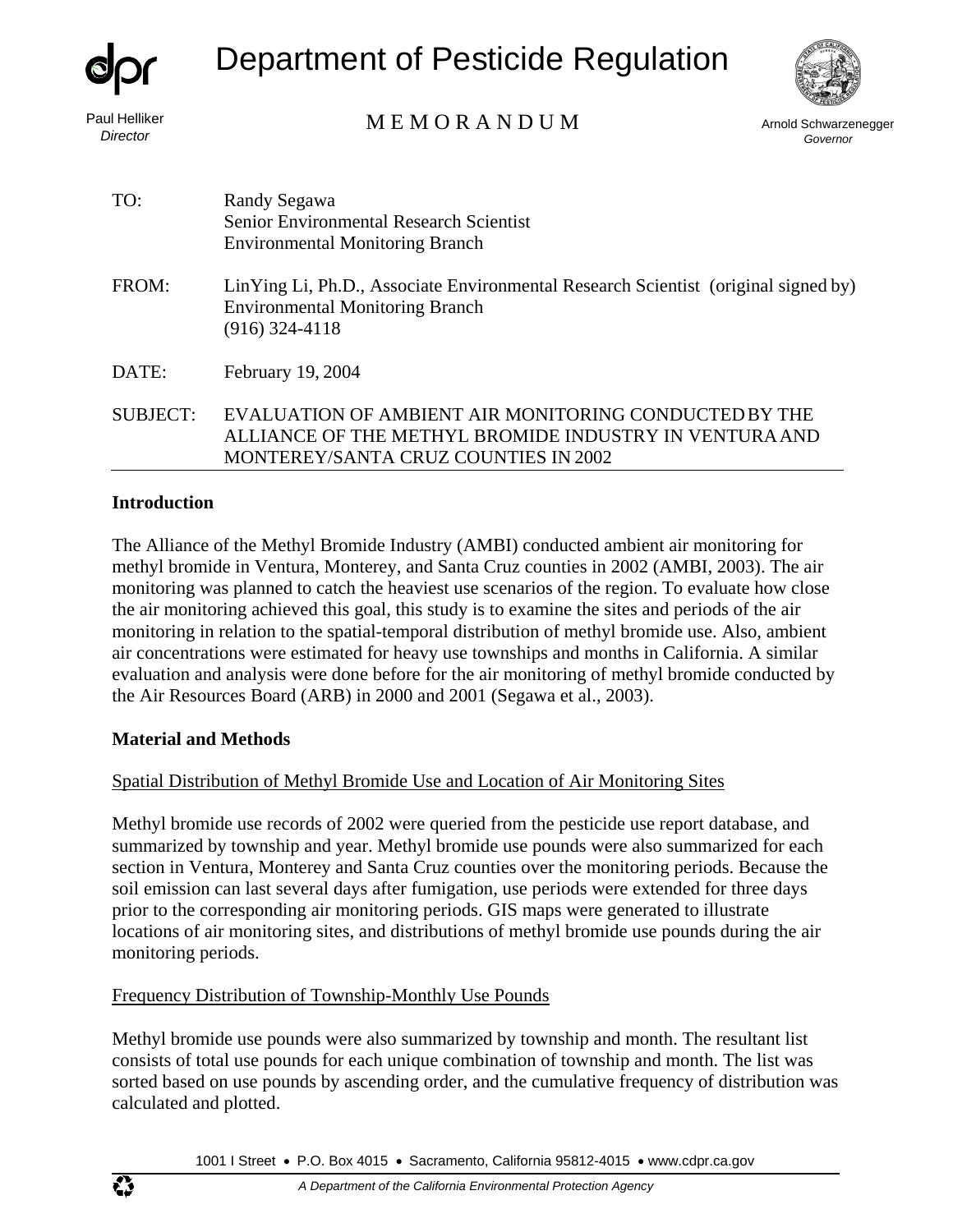#### Evaluation of Relative Use Around Ambient Air Monitoring Sites

The monthly use of townships with monitoring sites was compared to the township-monthly use distribution to gauge the representativeness of location and time of monitoring. This comparison offered an assessment of whether the monitoring was conducted in heavy use townships and months.

#### Estimation of Air Concentration

Based on air monitoring data from ARB in 2000 and 2001, and from the AMBI in 2002, regression models were established to estimate ambient air concentrations by methyl bromide use pounds in surrounding areas (Li, et al, 2002). Use areas were assembled as squares of various sizes, such as  $1x1$ ,  $3x3$ ,  $5x5$ , ...,  $15x15$  mile<sup>2</sup>, which used the monitoring site as the centroid. In these linear regression models, the independent variable is the average of weekly use pounds over a square area, and the dependent variable is the average of weekly air concentration for the corresponding period. The estimated air concentration is associated to the center section of the use area. To estimate air concentration from township-monthly use pounds, regression models for a use area of 6x6 mile<sup>2</sup> must be obtained. The 6x6 model was derived from the 5x5 model and the 7x7 model. An area-weighted interpolation was employed to convert regression coefficients of 5x5 model and 7x7 model into those of 6x6 model (Johnson and Li, 2003). The derived model using township-weekly use pounds as input variable is

$$
Y = 0.732 + 0.0000721X\tag{1}
$$

where Y represents the mean of weekly average air concentrations over a period of eight weeks parts per billion (ppb); and X is the mean of weekly use pounds over the  $6x6$  mile<sup>2</sup> area in the same period (lbs/6x6sections-week). For the difference of time unit, a factor of 4.286 is applied to the slope coefficient to convert weekly use pounds into monthly use pounds. One month is counted as 30 days in this conversion.

#### Subchronic Air Exposure Level Assessment

The Department of Pesticide Regulation (DPR) proposed 9 ppb as a regulatory reference concentration for subchronic exposure of methyl bromide. The proposed township use limit corresponding to 9 ppb regulatory goal is 266,194 lbs/township-month (Johnson and Li, 2003). From the township-monthly use frequency distribution curve and the use-concentration relationship, air concentration levels for subchronic exposure can be evaluated with respect to the cumulative frequency distribution of methyl bromide use. For any given concentration, a percentage of township-monthly use that might result in a higher concentration level can be determined.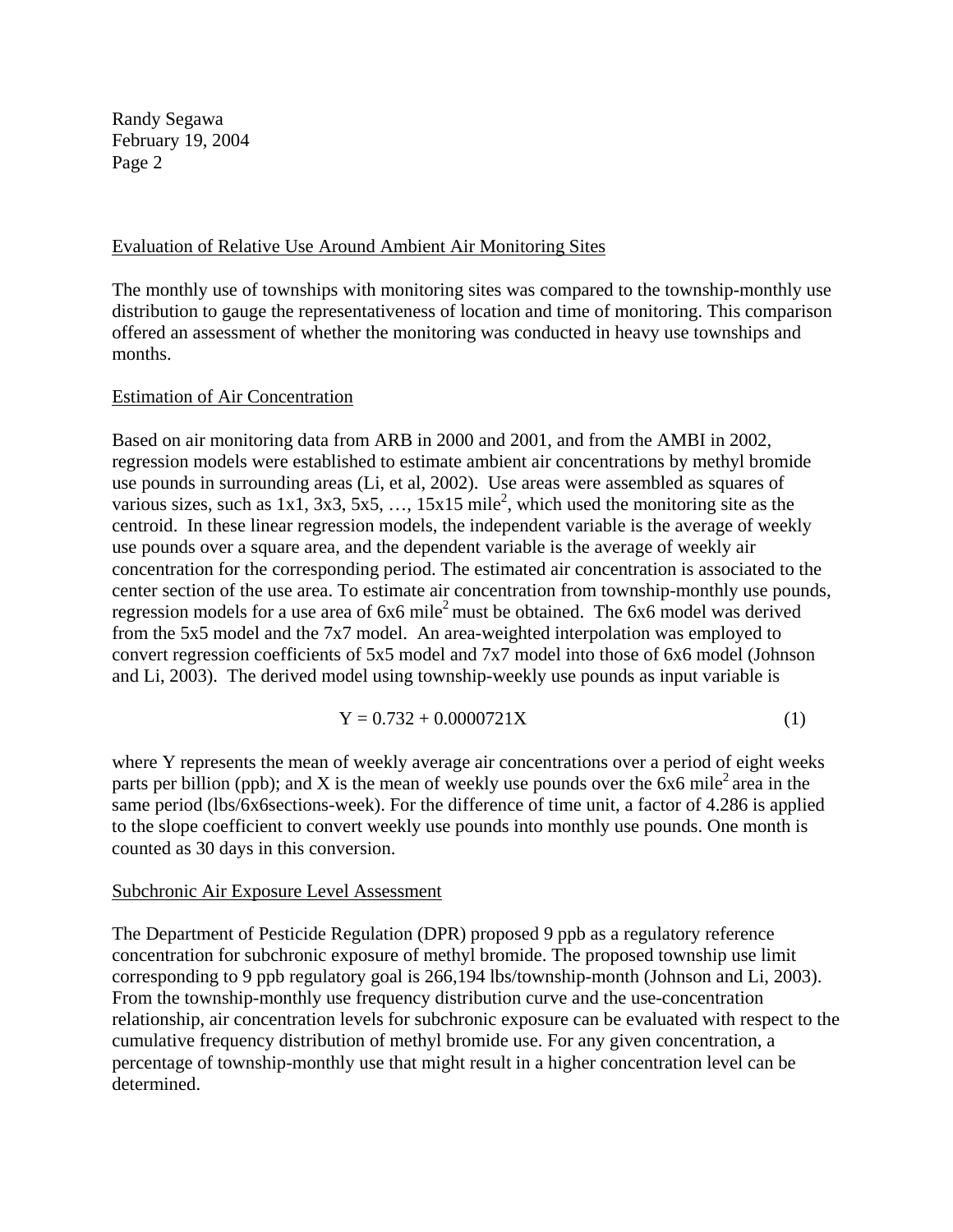#### **Results**

#### Use Pounds Distribution and Location of Air Monitoring Sites

The spatial distribution of annual township use pounds for the state is shown in Figure 1. As in previous years, Ventura County, and Monterey /Santa Cruz Counties remained the heaviest use areas of methyl bromide in 2002. Air monitoring sites in Ventura County and Monterey/Santa Cruz Counties, along the sectional use pounds during their corresponding monitoring periods, are shown in Figures 2 and 3. Most air monitoring sites in these counties were in the heaviest use townships, but were not necessarily in the heaviest use sections. This is consistent with AMBI's intent to use monitoring sites "…a reasonable distance away from other fumigation activities…" (AMBI, 2003, page 2). As a result, AMBI's monitoring results may be biased towards lower concentrations (Segawa, 2003).

#### Frequency Distribution of Township-Monthly Use Pounds

For each township with positive use in 2002, the use pounds in each month were calculated. The cumulative frequency distribution of township-monthly use pounds in 2002 for the whole state is shown in Figure 4. Although the use pound covers a wide range, from 0 to 232,592 lbs/township-month, 90% is less than 19,500 lbs/township-month, and 95% is less than 38,000 lbs/township-month. Of the 769 township-months with methyl bromide use in 2002, no township-monthly use exceeded the proposed use cap (266,194 lbs/township-month).

#### Top Annual Use Townships

The annual use pounds of methyl bromide for the top ten townships ranged from 472,819 lbs to 161,624 lbs in 2002 (Table 1). Nine of the top ten townships were either in Ventura County or in Monterey/Santa Cruz Counties, and eight were monitored by the AMBI in 2002. There were two townships with more than one monitoring site. Methyl bromide use in these townships exhibited an apparent seasonal pattern. The heavy use period occurred from July through September, which corresponded with the period of air monitoring. There was very little use during the winter seasons.

#### Percentiles of Monitored Township-Monthly Uses

The AMBI air monitoring in Ventura County was primarily conducted in July and August, and in September and October for Monterey/Santa Cruz Counties. The monitored township-monthly use was compared to the township-monthly use distribution curve (Figure 4), and the percentile of monitored township-monthly use pounds is determined (Table 2). All top five cases of township-monthly use were monitored. The percentiles of township-monthly use pounds were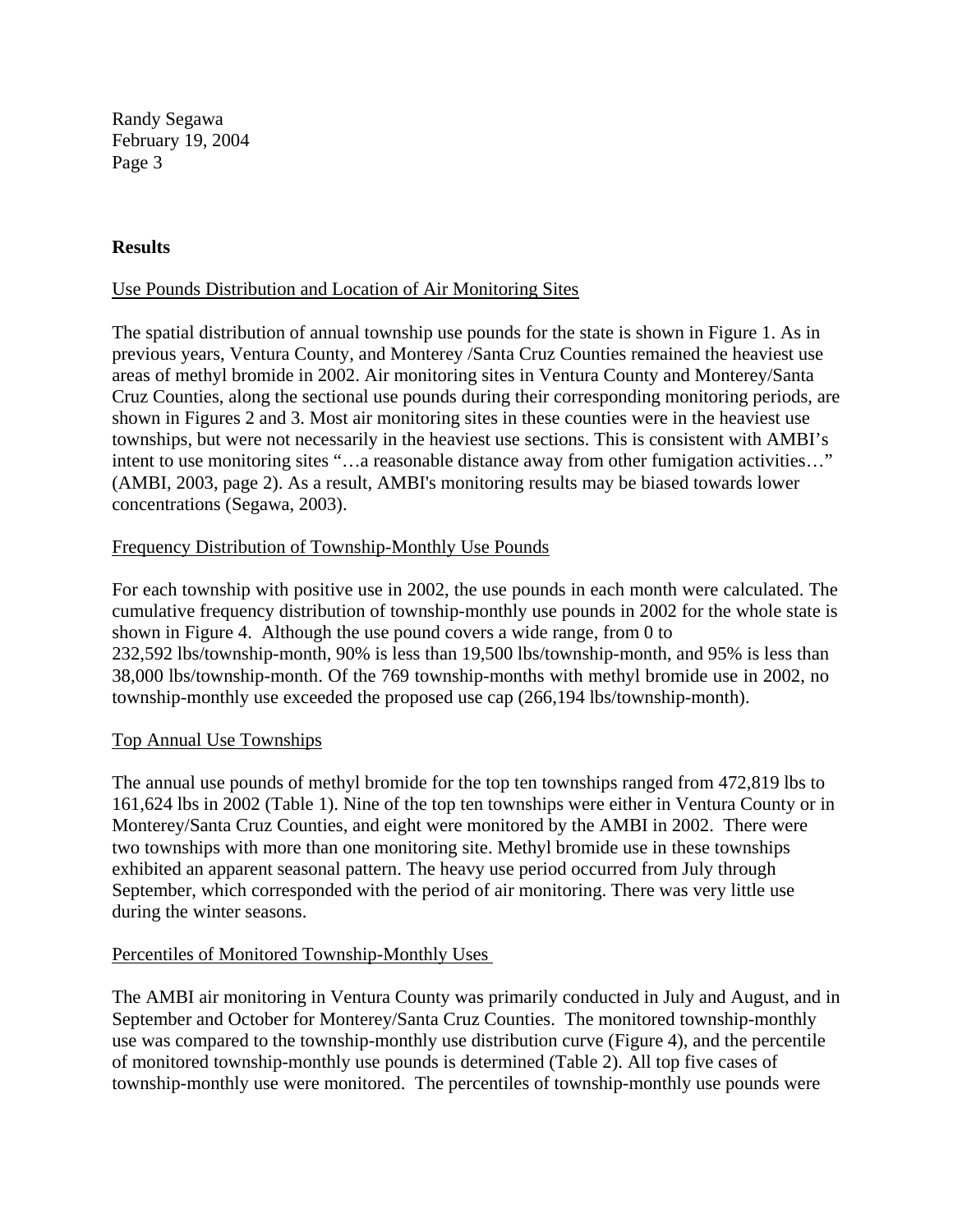above 95% for most monitoring sites. In other words, 95% of township-month use pounds in California in 2002 were lower than those of monitored townships and months. Most of these heavy use cases were in areas of Monterey/Santa Cruz and Ventura/Santa Barbara.

#### Air Concentrations for the Top township-Month Use Cases

There were 51 townships with estimated air concentration equal or greater than 1 ppb for at least one month (Table 3). The maximum township-monthly use was 232,592 lbs in 2002, with the estimated air concentration of 4.64 ppb. Although this number is far below the reference level of 9 ppb for controlling subchronic exposure, it is higher than that of 2001 (4.14 ppb). The estimated air concentration is only for the center of a township, and it should not be regarded as the average concentration of the township. It is likely that air concentrations of certain sections within the township are higher than this estimated concentration.

#### **Conclusions**

The ambient air monitoring by the AMBI in 2002 was conducted in high-use areas during highuse periods. The monitoring locations and periods covered the townships and months with the top use intensity. The air monitoring captured the heaviest use scenarios in California in 2002. Not a single township had a monthly use level that led to an air concentration level of 9 ppb in 2002.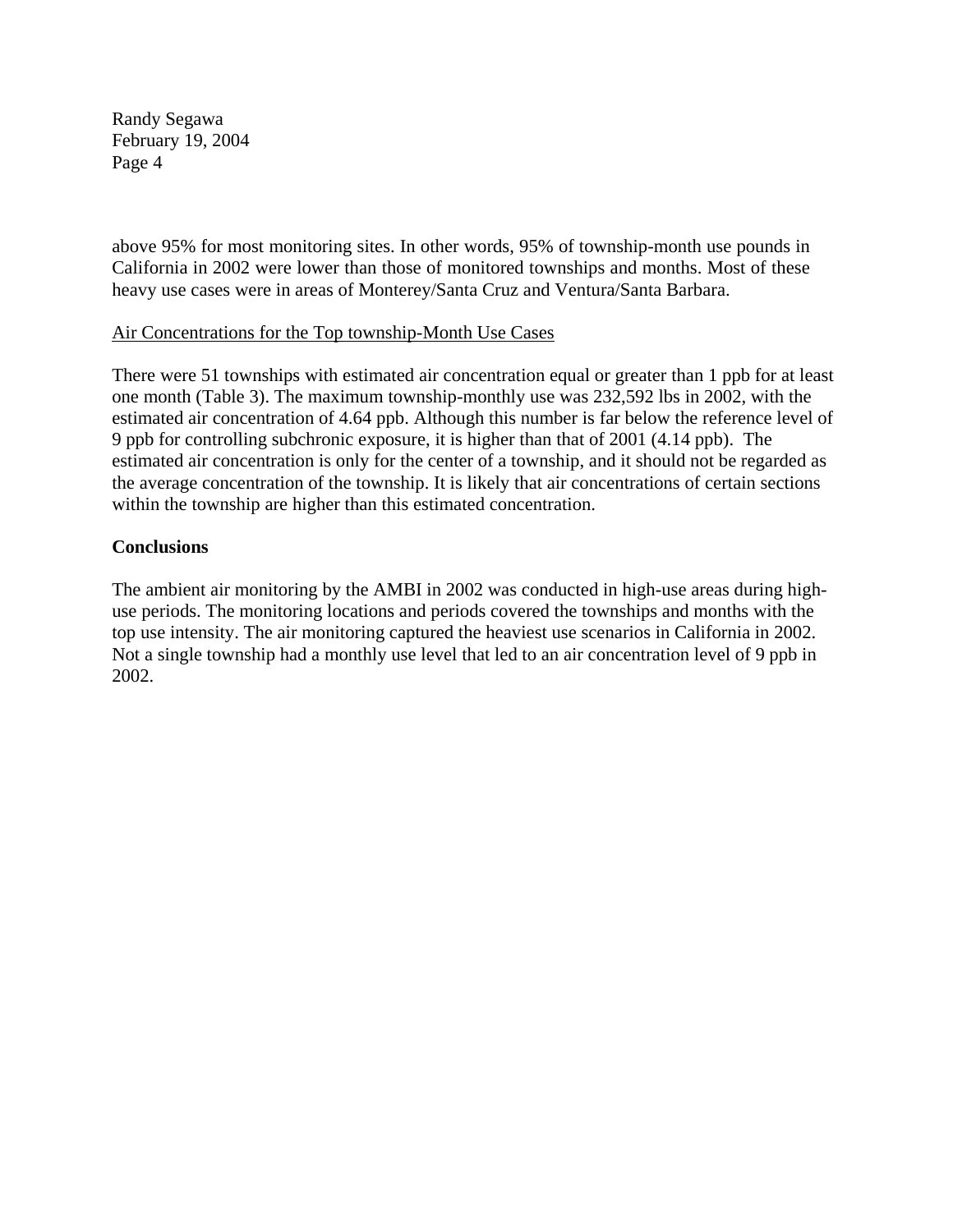### **References**

Alliance of the Methyl Bromide Industry, 2003. Methyl bromide air monitoring: Ventura, Santa Cruz, and Monterey Counties, July-October, 2002. Alliance of the Methyl Bromide Industry, Sacramento, CA.

LinYing Li, Bruce Johnson and Randy Segawa, 2002. Analysis of methyl bromide ambient air concentration data monitored by the Air Resources Board and the Alliance of Methyl Bromide Industry in year 2001(draft). California Department of Pesticide Regulation, Sacramento, CA.

Bruce Johnson and LinYing Li, 2003. Memorandum to Randy Segawa dated on July 11, 2003: Calculation of a tolerance interval for a township limit on methyl bromide use to control subchronic exposure. Environmental Monitoring Branch, California Department of Pesticide Regulation, Sacramento, CA.

Randy Segawa, Bruce Johnson, Lin Ying Li, and Johanna Walters, 2003. Memorandum to John Sanders dated on July 24, 2003: Evaluation of ambient air monitoring and township-month use pound distribution of methyl bromide for subchronic exposure assessment. Environmental Monitoring Branch, California Department of Pesticide Regulation, Sacramento, CA.

Randy Segawa. 2003. Evaluation report dated June 23, 2003 of "Methyl Bromide Air Monitoring: Ventura, Santa Cruz, and Monterey Counties, July – October, 2002." Environmental Monitoring Branch, California Department of Pesticide Regulation, Sacramento, CA.

bcc: Li Surname File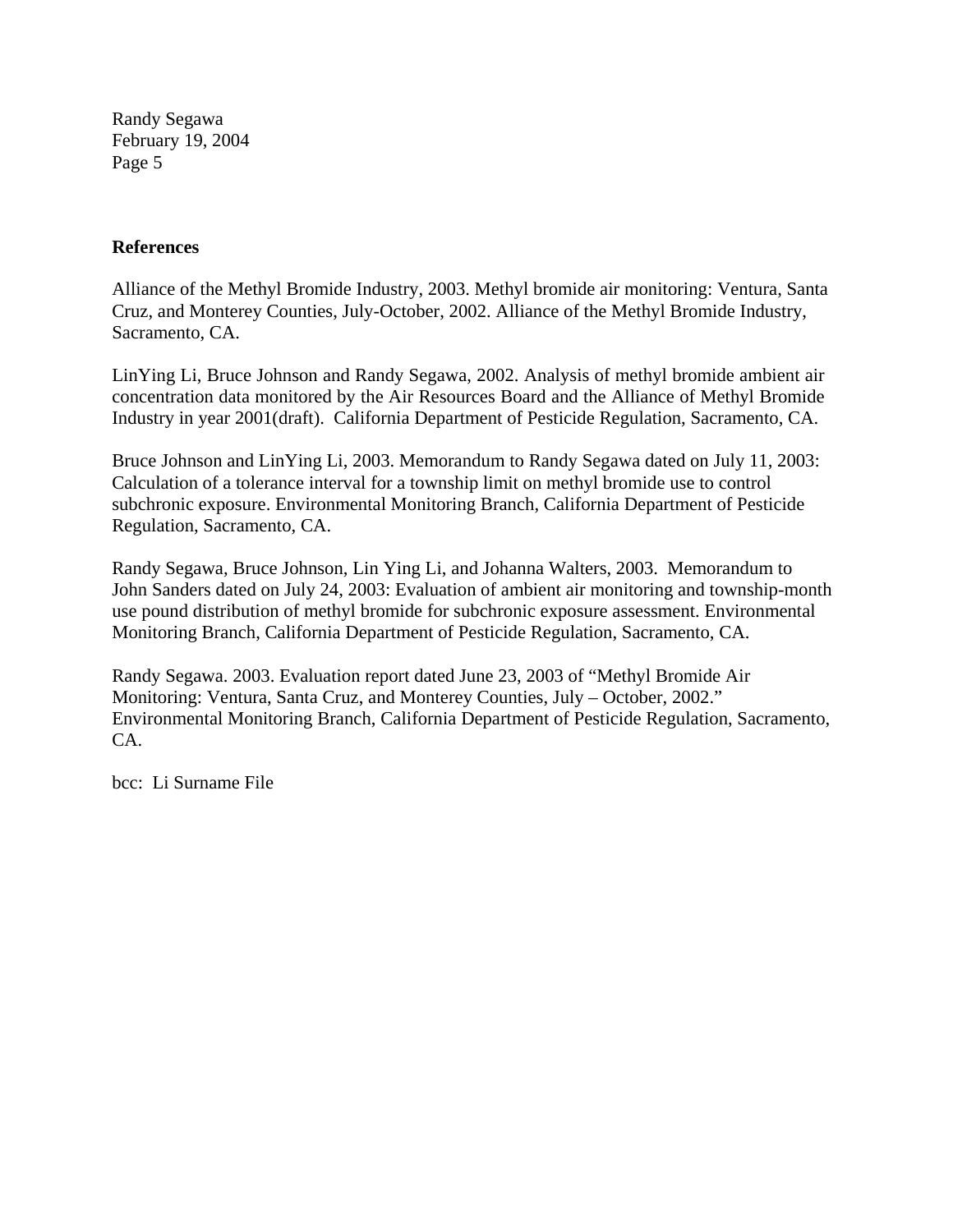

**Figure 1. Distribution of annual township use pounds of methyl bromide in 2002**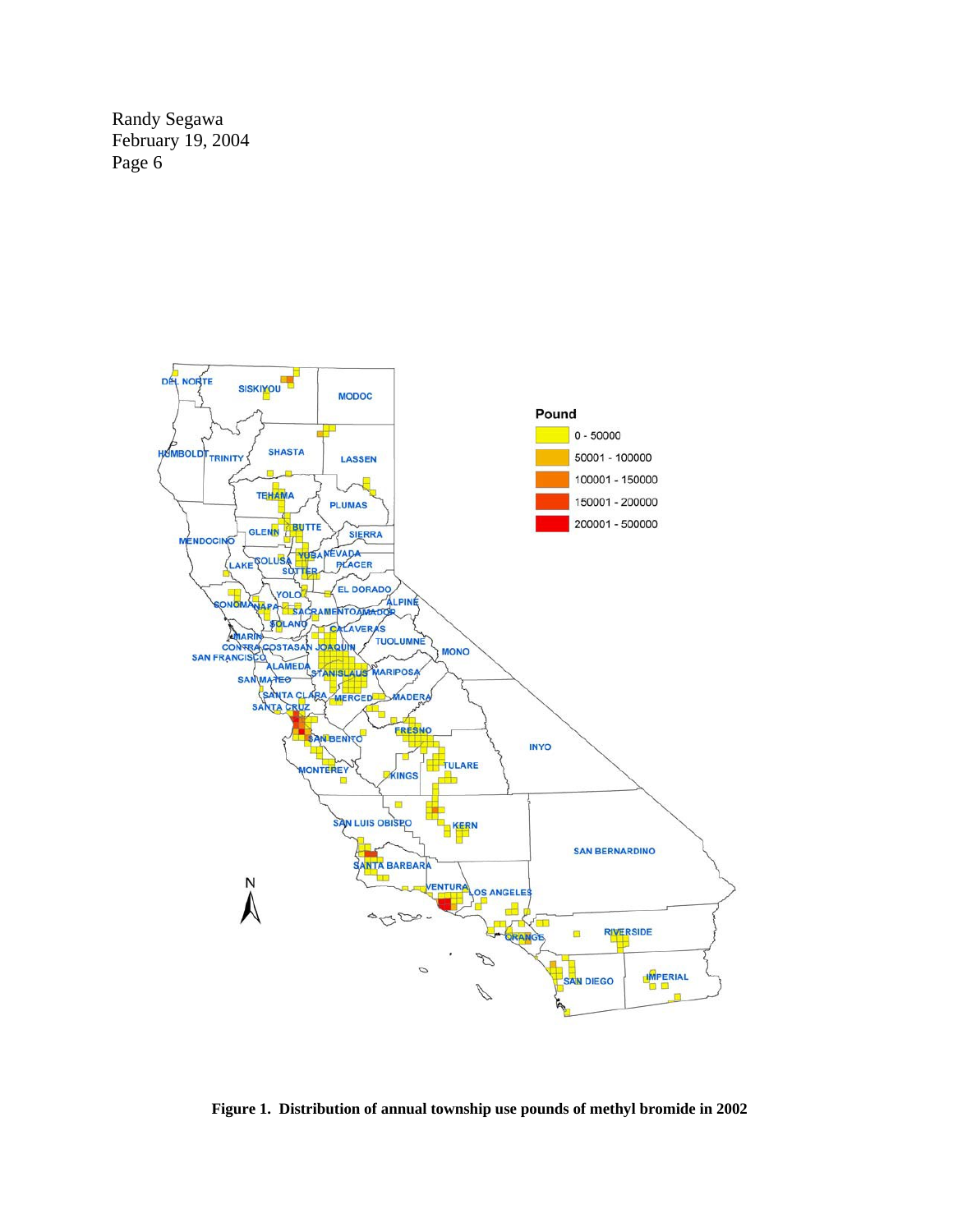

**Figure 2. Location of air monitoring sites in Ventura County, and distribution of methyl bromide use during the monitoring period in 2002 (July 7 - August 31)**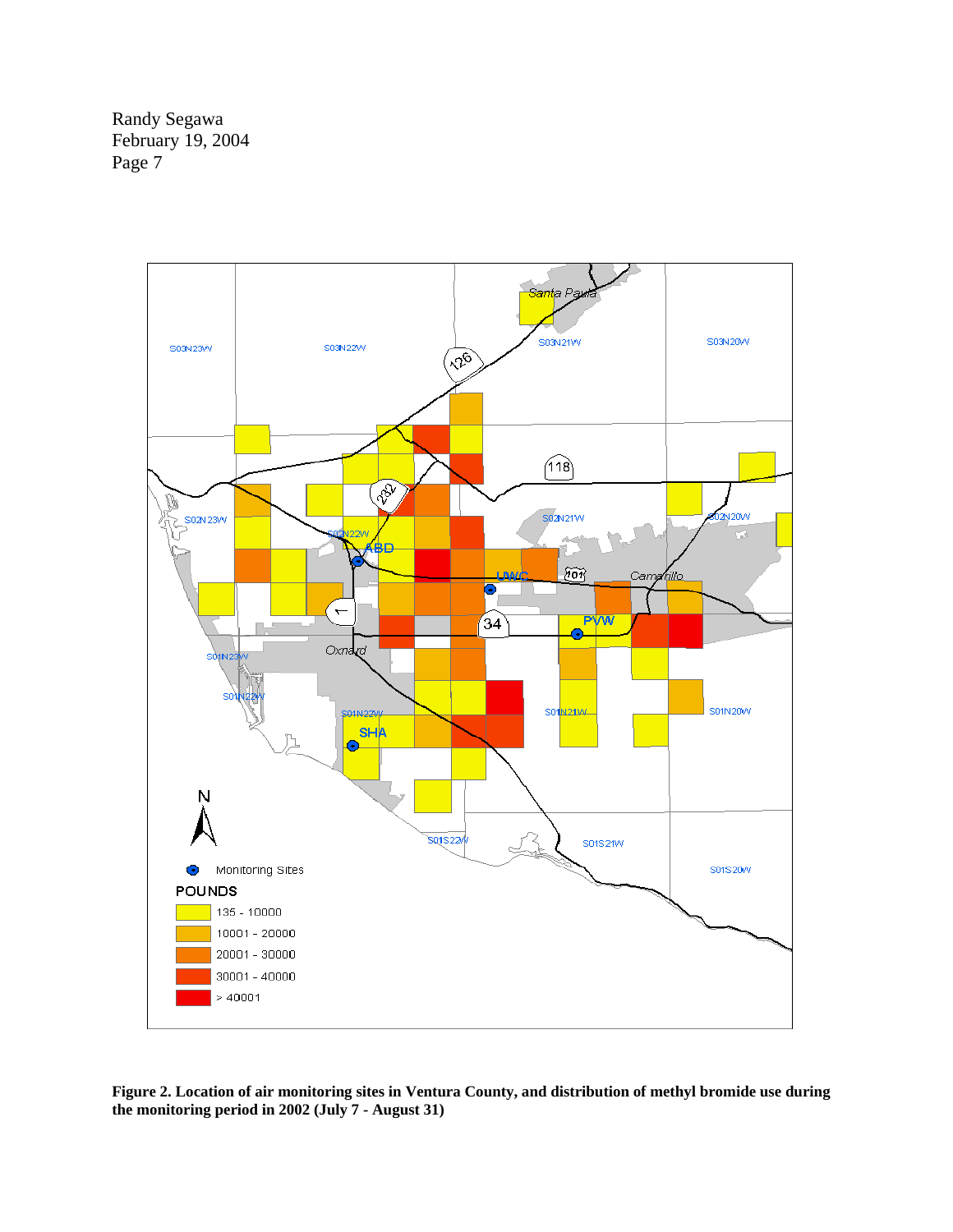

**Figure 3. Location of air monitoring sites in Monterey and Santa Cruz Counties, and distribution of methyl bromide use during the monitoring period in 2002 (September 1 - October 27)**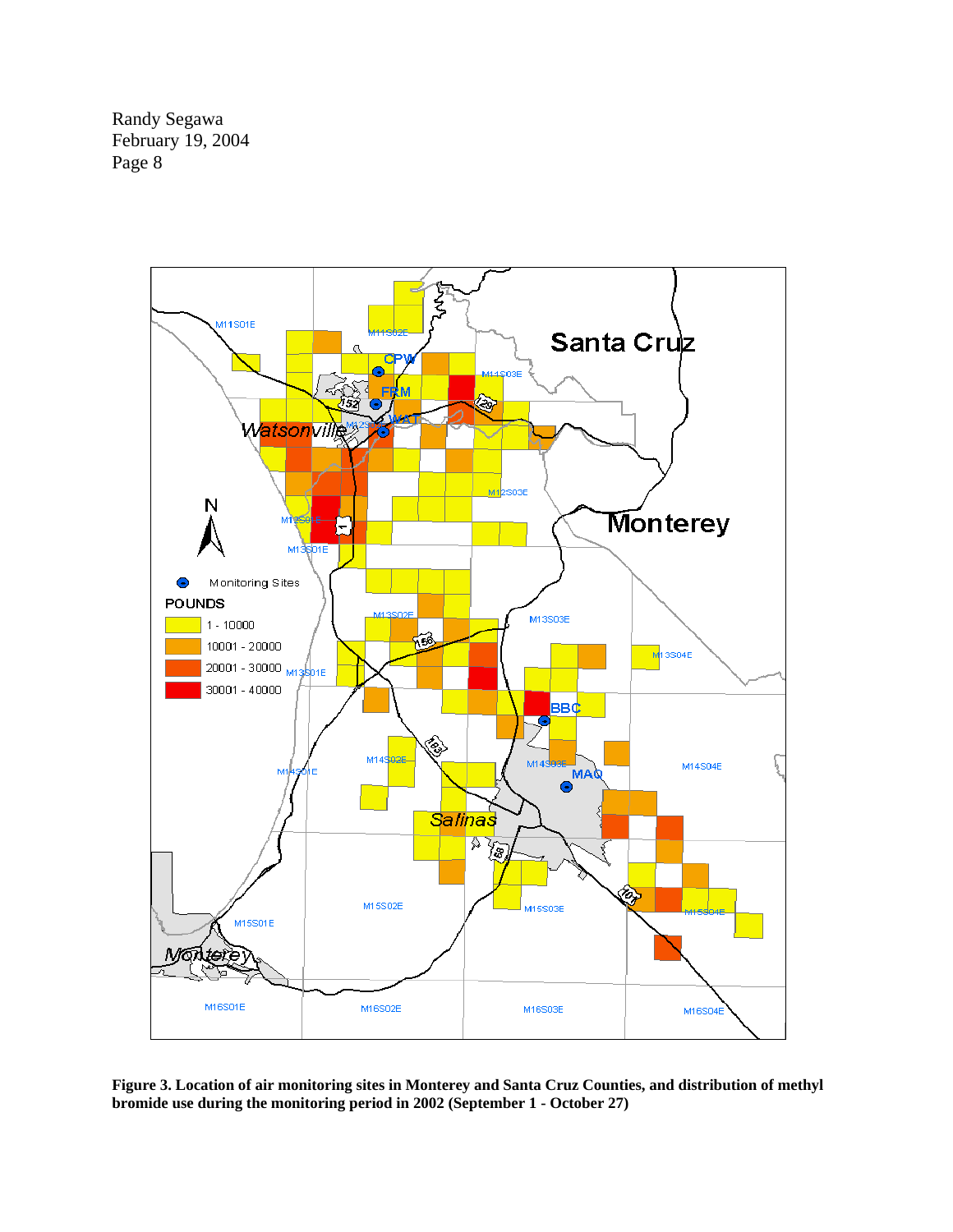

**Figure 4. Frequency Distribution of township-monthly use of methyl bromide in the State of California in 2002**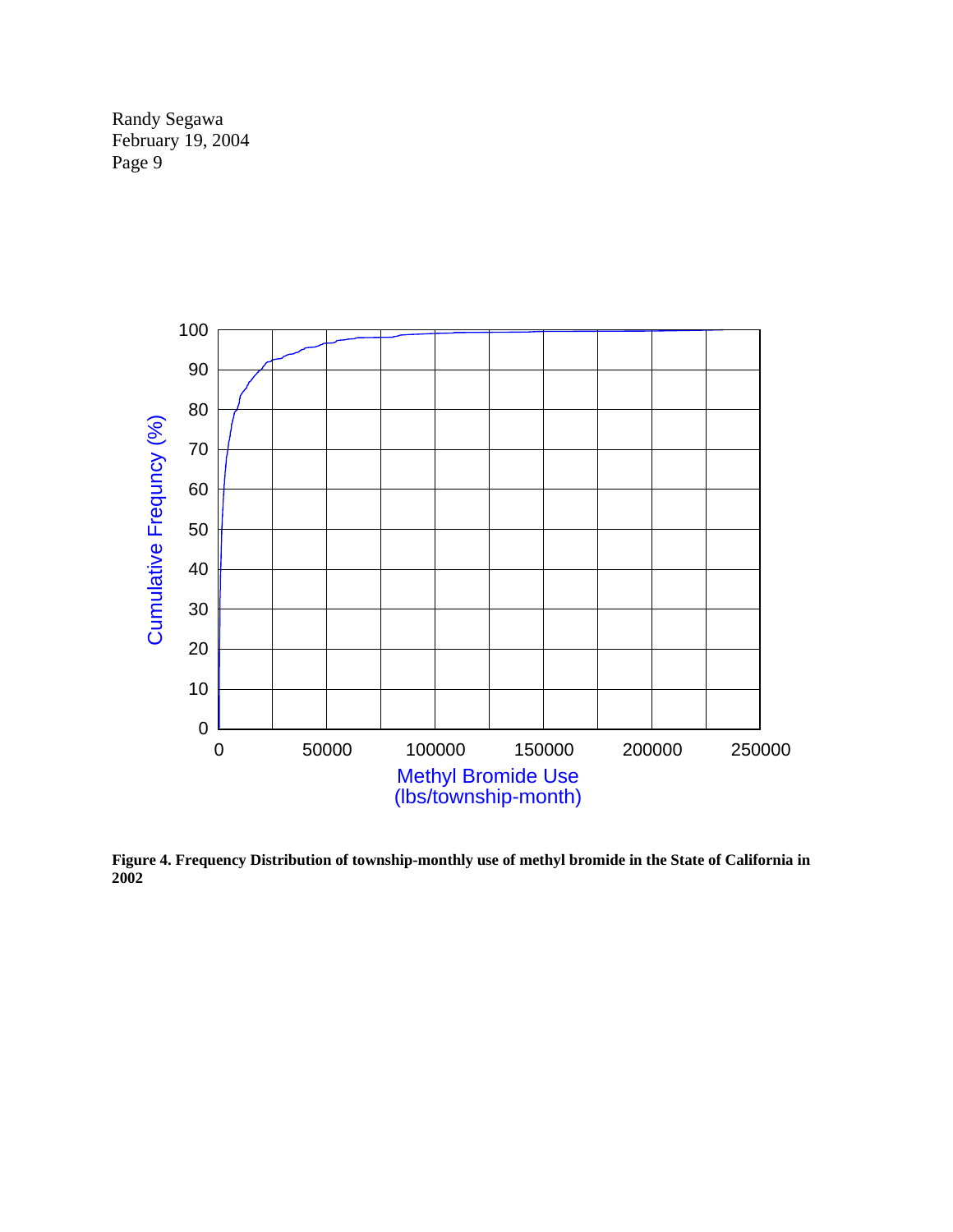| County                       | <b>Site</b> | Township | JAN  | FEB  | <b>MAR</b> | <b>APR</b> | <b>MAY</b> | JUN   | JUL   | <b>AUG</b>   | SEP    | OC1    | <b>NOV</b> | DEC   | Total  |
|------------------------------|-------------|----------|------|------|------------|------------|------------|-------|-------|--------------|--------|--------|------------|-------|--------|
| Monterey/Santa Cruz FRM, WAT |             | M12S02E  |      |      |            |            |            | 3718  | 12905 | 108490       | 200296 | 147410 |            |       | 472819 |
| Ventura                      | ABD         | S02N22W  | 615  | 553  | 2101       |            | 0 20047    | 62801 |       | 82965 216163 | 29136  | 998    | 1553       | 2156  | 419088 |
| Ventura                      | <b>PVW</b>  | S01N21W  | 982  | 157  | 2543       |            | 4347 20140 | 15275 |       | 24268 232592 | 53880  | 1183   | 2450       | 593   | 358410 |
| Monterey                     | BBC, MAQ    | M14S03E  |      | 1071 |            | 0          | 5634       | 14754 | 23856 | 54108        | 93334  | 47498  |            |       | 240255 |
| Ventura                      | UWC         | S02N21W  |      | 240  | 0          | 5896       |            | 3135  | 39496 | 142130       | 24401  |        | 1650       | 1246  | 218194 |
| Ventura                      | <b>SHA</b>  | S01N22W  | 1013 | 1203 | 149        | 417        | 16929      | 47829 | 6709  | 87631        | 37327  | 691    | 1327       | 16565 | 217790 |
| Santa Cruz                   |             | M12S01E  |      |      |            | 3247       | 1360       | 9642  | 29442 | 22184        | 80223  | 45722  | 1217       |       | 193037 |
| Santa Cruz                   | <b>CPW</b>  | M11S02E  |      |      | 0          | 469        | 4174       | 4469  | 334   | 37861        | 80358  | 36899  | 6694       | 601   | 171859 |
| Santa Barbara                |             | S10N33W  |      |      | 180        |            |            | 18071 |       |              | 64013  | 83382  | 128        |       | 165774 |
| Monterev                     |             | M13S02E  |      |      | 5170       | 4549       | 1456       |       |       | 6483         | 53093  | 53927  | 36946      |       | 161624 |

Table 1. Top 10 townships of annual methyl bromide use (lbs/township) in 2002 and use distribution in each month

\* Numbers in bold fond indicate the township-month use might result in an air concentration higher than 1 ppb

| County                               | <b>Site</b> | Township JAN FEB |  | <b>MAR</b> | <b>APR</b> | <b>MAY</b> | <b>JUN</b> | <b>JUL</b> | <b>AUG</b> | <b>SEP</b> | OCT   | <b>NOV</b> | DEC | Total |
|--------------------------------------|-------------|------------------|--|------------|------------|------------|------------|------------|------------|------------|-------|------------|-----|-------|
| Monterey/Santa Cruz FRM, WAT M12S02E |             |                  |  |            |            |            |            |            |            | 99.74      | 99.61 |            |     |       |
| Ventura                              | ABD         | S02N22W          |  |            |            |            |            | 98.57      | 99.87      |            |       |            |     |       |
| Ventura                              | <b>PVW</b>  | S01N21W          |  |            |            |            |            | 92.33      | 100.00     |            |       |            |     |       |
| Monterey                             | BBC,MAQ     | M14S03E          |  |            |            |            |            |            |            | 98.96      | 96.36 |            |     |       |
| Ventura                              | UWC         | S02N21W          |  |            |            |            |            | 95.45      | 99.48      |            |       |            |     |       |
| Ventura                              | <b>SHA</b>  | S01N22W          |  |            |            |            |            | 78.41      | 98.83      |            |       |            |     |       |
| Santa Cruz                           | <b>CPW</b>  | M11S02E          |  |            |            |            |            |            |            | 98.31      | 94.54 |            |     |       |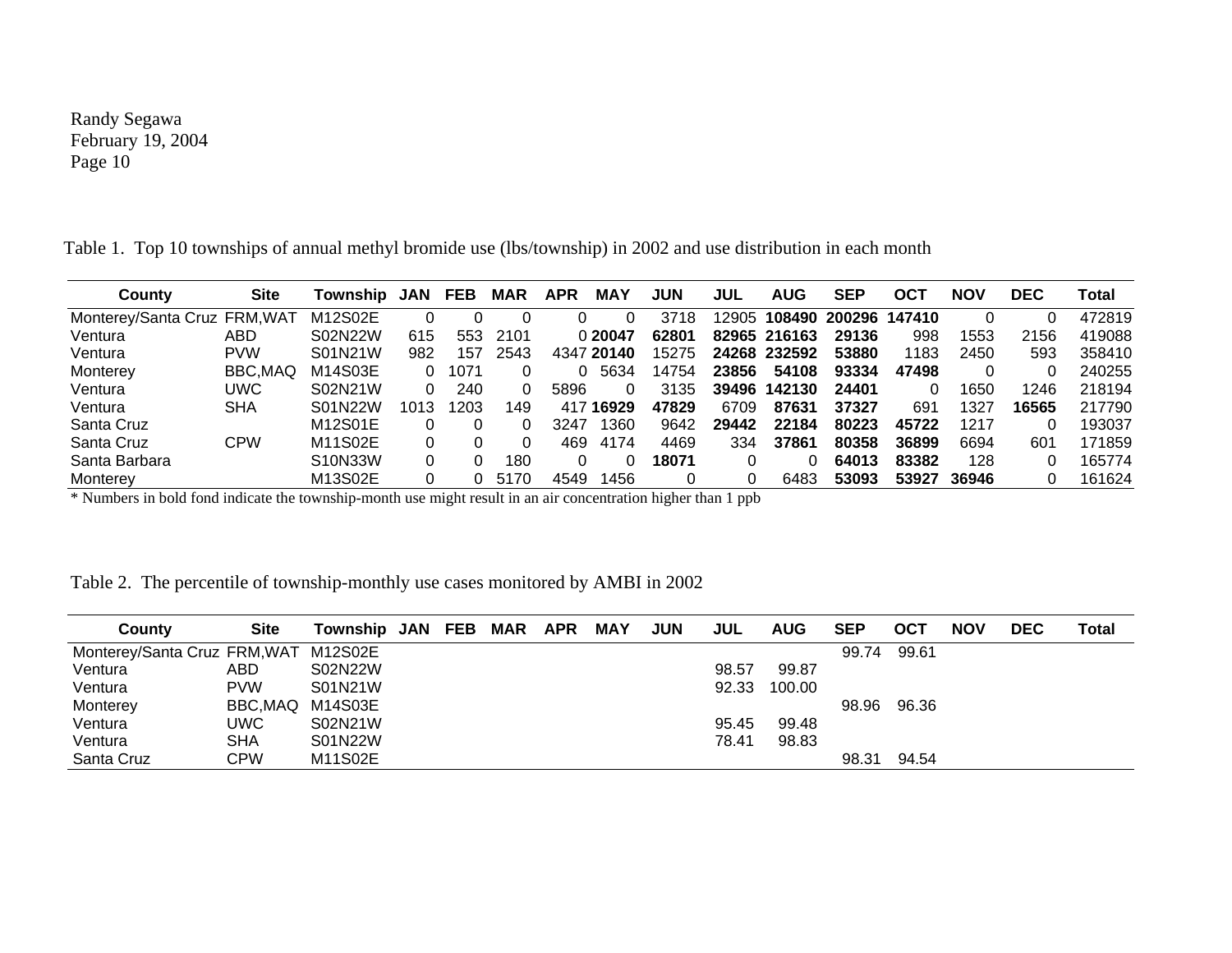Table 3. Townships with estimated air concentration  $\geq 1$  ppb for at least one month in 2002

| <b>Rank Township County</b> |                  |                                                       | <b>Max Month Concentration</b> |       |  |  |
|-----------------------------|------------------|-------------------------------------------------------|--------------------------------|-------|--|--|
|                             |                  |                                                       | Use (Ibs/mo)                   | (ppb) |  |  |
| $\mathbf{1}$                |                  | S01N21W VENTURA                                       | 232,592                        | 4.64  |  |  |
| $\overline{2}$              |                  | S02N22W VENTURA                                       | 216,163                        | 4.37  |  |  |
| 3                           |                  | M12S02E MONTEREY, SANTA CRUZ                          | 200,296                        | 4.10  |  |  |
| 4                           |                  | S02N21W VENTURA                                       | 142,130                        | 3.12  |  |  |
| 5                           |                  | M46N01W SISKIYOU                                      | 108,200                        | 2.55  |  |  |
| 6                           |                  | S10N34W SAN LUIS OBISPO, SANTA BARBARA                | 98,116                         | 2.38  |  |  |
| $\overline{7}$              |                  | M14S03E MONTEREY                                      | 93,334                         | 2.30  |  |  |
| 8                           |                  | S01N22W VENTURA                                       | 87,631                         | 2.21  |  |  |
| 9                           |                  | S10N33W SAN LUIS OBISPO, SANTA BARBARA                | 83,382                         | 2.13  |  |  |
| 10                          | S05S08W ORANGE   |                                                       | 82,151                         | 2.11  |  |  |
| 11                          |                  | M11S02E SANTA CLARA, SANTA CRUZ                       | 80,358                         | 2.08  |  |  |
| 12                          |                  | M12S01E MONTEREY, SANTA CRUZ                          | 80,223                         | 2.08  |  |  |
| 13                          |                  | M15S04E MONTEREY                                      | 62,467                         | 1.78  |  |  |
| 14                          |                  | S02N23W VENTURA                                       | 59,172                         | 1.73  |  |  |
| 15                          | S01N20W VENTURA  |                                                       | 55,135                         | 1.66  |  |  |
| 16                          |                  | M13S02E MONTEREY                                      | 53,927                         | 1.64  |  |  |
| 17                          | M13S03E          | MONTEREY, SAN BENITO                                  | 52,596                         | 1.62  |  |  |
| 18                          | M46N02W SISKIYOU |                                                       | 48,412                         | 1.55  |  |  |
| 19                          |                  | M12S03E MONTEREY, SAN BENITO, SANTA CLARA, SANTA CRUZ | 46,484                         | 1.51  |  |  |
|                             |                  | 20 M14N03E SUTTER, YUBA                               | 46,311                         | 1.51  |  |  |
| 21                          |                  | M14S02E MONTEREY                                      | 45,181                         | 1.49  |  |  |
| 22                          | M27S25E          | <b>KERN</b>                                           | 40,853                         | 1.42  |  |  |
| 23                          | M09N09W SONOMA   |                                                       | 39,376                         | 1.39  |  |  |
| 24                          |                  | M37N05E LASSEN, SHASTA                                | 39,259                         | 1.39  |  |  |
| 25                          |                  | S10S04W SAN DIEGO                                     | 38,096                         | 1.37  |  |  |
|                             |                  | 26 M14S04E MONTEREY, SAN BENITO                       | 32,419                         | 1.28  |  |  |
| 27                          | M47N01E SISKIYOU |                                                       | 31,619                         | 1.26  |  |  |
| 28                          | S06S08W ORANGE   |                                                       | 30,744                         | 1.25  |  |  |
| 29                          |                  | M02S07E SAN JOAQUIN, STANISLAUS                       | 29,522                         | 1.23  |  |  |
| 30                          | M27S26E          | <b>KERN</b>                                           | 26,577                         | 1.18  |  |  |
| 31                          |                  | S09N33W SANTA BARBARA                                 | 25,240                         | 1.16  |  |  |
| 32                          | M15S03E          | <b>MONTEREY</b>                                       | 24,054                         | 1.14  |  |  |
| 33                          | S08N34W          | <b>SANTA BARBARA</b>                                  | 21,952                         | 1.10  |  |  |
| 34                          | M23S25E          | <b>TULARE</b>                                         | 21,504                         | 1.09  |  |  |
| 35                          | M06S12E          | <b>MERCED</b>                                         | 21,417                         | 1.09  |  |  |
| 36                          | S05S08E          | <b>RIVERSIDE</b>                                      | 21,275                         | 1.09  |  |  |
| 37                          | M14S13E          | <b>FRESNO</b>                                         | 21,000                         | 1.09  |  |  |